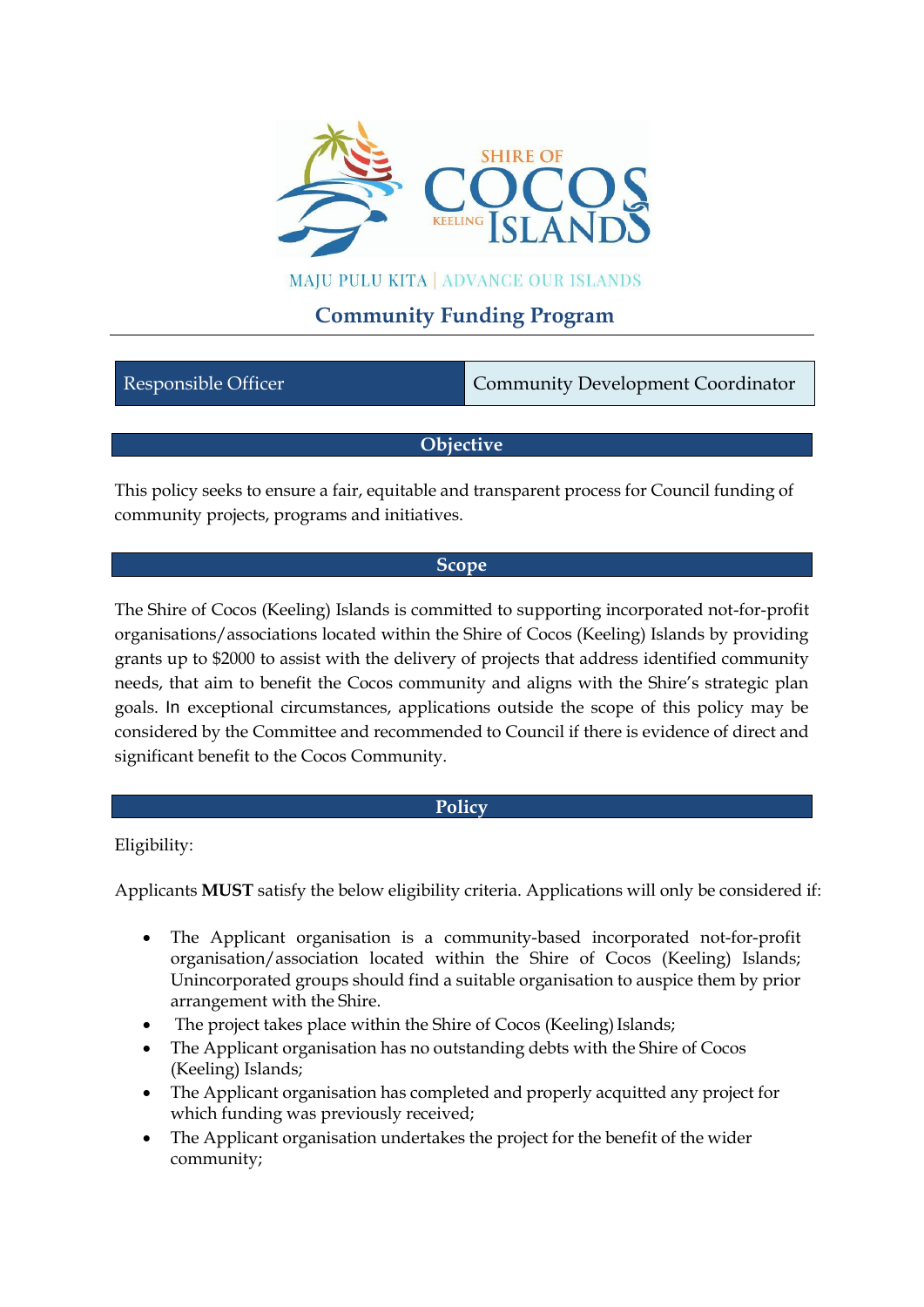- The Applicant organisation submits their applications on the prescribed form, with a full budget showing proposed expenditure with two quotes where possible;
- Applications must be lodged within the timeframe specified late applications will not be accepted;
- The Applicant organisation must demonstrate the other avenues of funding tried e.g. their own fundraising, other grants; the Shire's adopt-a-spot program.
- The Applicant organisation contributes 25% co-funding either through cash or in- kind or a combination of both. (Note: volunteer work in organisation and / or labour will be calculated as a contribution of \$25.00 per hour.)
- The Applicant organisation has completed one clean up event in a financial year as part of their Adopt-a-Spot program

Ineligibility:

Applications will **NOT** be considered if:

- The Applicant organisation is another tier of government or if the grant would directly benefit another tier of government.
- The Applicant organisation is funded by other tiers of government, or if the grant would directly benefit an organisation funded by another tier of government;
- The Applicant organisation has an outstanding grant that has not been acquitted properly.
- The application is for a program or event that has already been delivered (e.g. retrospective funding).
- The Applicant organisation is not registered under the Shire's Adopt-a-Spot program.

#### Assessment:

Rounds will be offered twice per annum (September and March) and will be advertised in the Atoll, on the Shire's formal social media channels and website to ensure information is widely distributed in the community.

Applications will be assessed for compliance by Shire officers. Non-compliant applications will be marked as such.

All applications (compliant and non-compliant) will be provided to a CFP Committee consisting of three Councillors. The Community Development Coordinator will provide administrative support to this Committee.

The Committee will make recommendations to the CEO who will make CFP payments under delegated authority.

Dispute resolution:

Where the Committee is unable to arrive at a decision or the CEO feels the Committee's recommendation is outside the scope of this policy, the matter will be presented to Council.